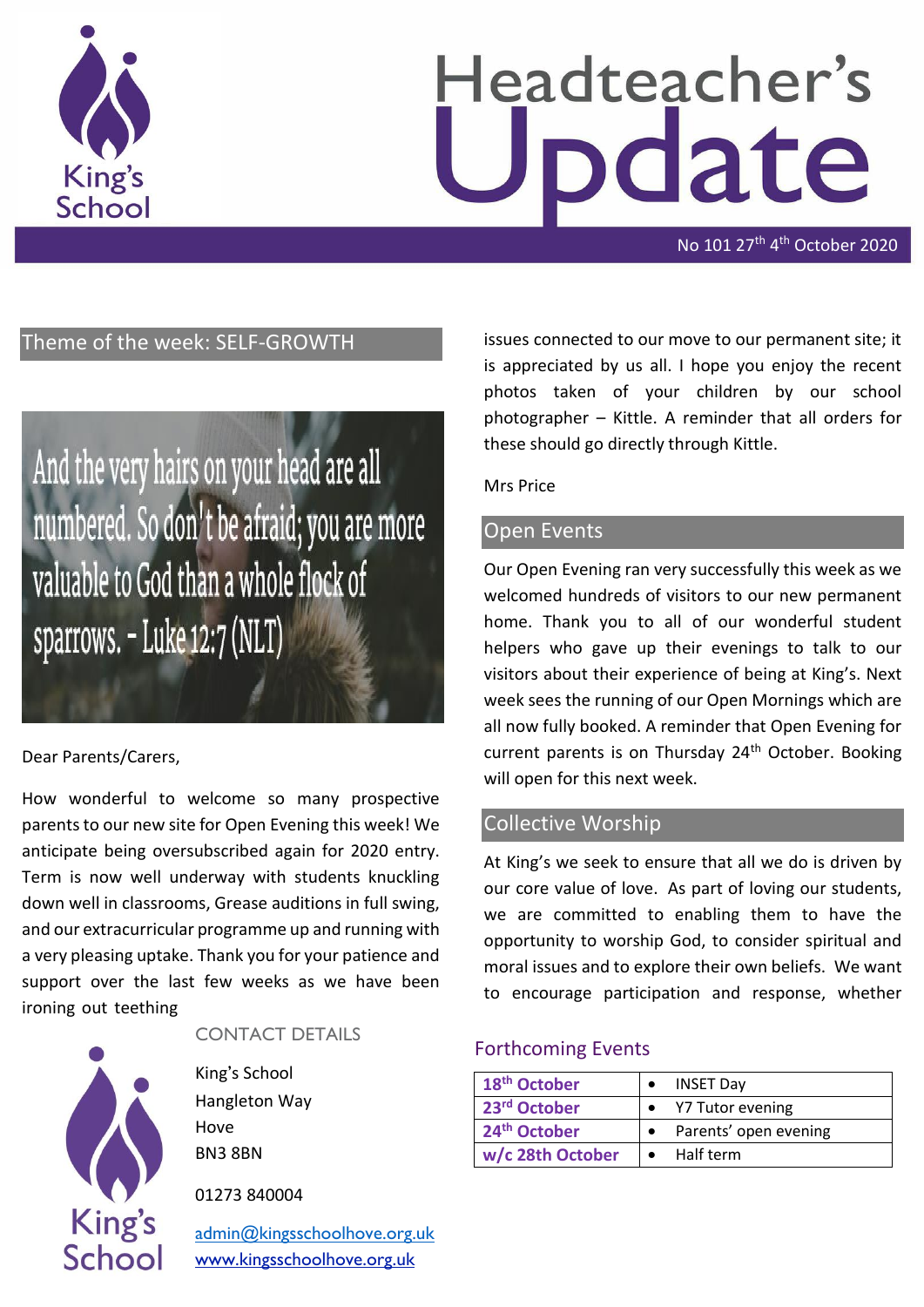# **King's School**

through active involvement in the presentation of worship or through listening to and joining in the worship offered. We also want to develop community spirit, promote a common ethos and shared values, and reinforce positive attitudes.

We want to provide our students with:

- an opportunity to reflect on issues they are/will be facing.
- an understanding, as a Christian school, that God's view of who we are as human beings is at the core of how we want to see each other.
- the opportunity to be involved in a daily act of worship that includes a Christian perspective.

This year, during tutor worship sessions, students will be exploring a range of topics covering emotions and influences. These include: dealing with anger, fear, loneliness and self-worth; how we are influenced by the media, politics, relationships, technology, our families; at KS3 we will be exploring some big questions about Christianity such as who Jesus was and what church is; at KS4 we will be considering how we deal with life issues such as time management, exam anxiety and injustice.

# Transport to School

A reminder that we encourage parents and carers to avoid driving their children to school wherever possible. If you do need to drive please drop your children a little distance from the school so that they can walk in the final bit. Please do not drop students directly opposite the school – this is dangerous and causes local residents to complain.

#### Chewing Gum

A reminder that chewing gum is banned completely on our new site. Please do not allow your children to bring gum into school. Students will be issued with consequences if they are seen chewing gum on site.

#### **Dolawen Trip**

Last week, Mr. Parker Sibun and Mr. Cornell took fourteen Year 9 students for a wet and windy adventure week in Wales, to Dolawen, in Snowdonia National Park, thanks to Love Local Jobs. The students were put through their paces from the get go, setting out on a walk in the pitch black, in pouring rain, through the slate mountains on Monday evening. Over the next few days, they (teachers included!) experienced the thrills of Gorge Walking, Sea Cliff Traversing, River Jumping and an epic Mountain Hike on the last day, making it up and down four peaks. On top of this, they all got stuck in helping to cook, clean and playing some spirited games of Werewolf in the evenings! Everyone made it back tired and a little bruised but thrilled by their experiences that pushed them beyond their limits and out of their comfort zone.

#### Sibling photos

We have been notified by Kittle Photographic, our school photographers, that sibling photos were missed when proofs were sent out last week. Proofs of sibling photographs will be with us on Friday, or by Monday  $(7<sup>th</sup>)$  at the latest. Because of this delay, Kittle will be extending the order deadline for free delivery on such pictures to be the 25<sup>th</sup> October. Any orders placed after 25<sup>th</sup> October will incur a delivery charge.

A reminder that all orders for photographs must be placed via the Kittle website. Please do not send orders directly to the school.

# Student of the Week

Student of the week for **Year 7** is Sam Clapham. Sam was nominated for enthusiasm in Tech and for supporting other students in lessons.

Our **Year 8** student of the week is Isabella Butrous. Isabella was nominated by the office team, for always being kind and polite.

Student of the week for **Year 9** is Louie Somerville for putting in an amazing effort at the start of the year**.** He was nominated for exceptional effort in Spanish but has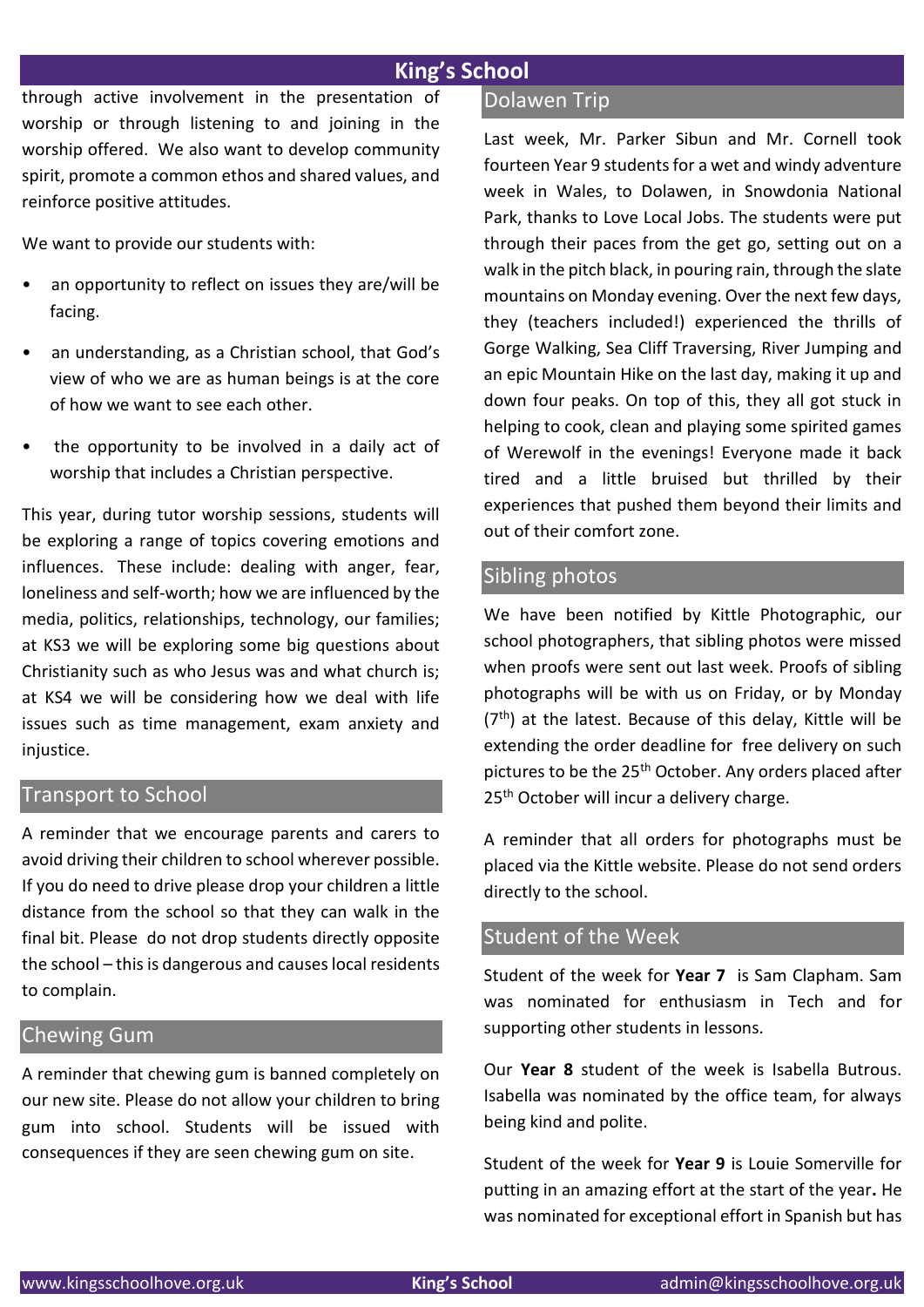# **King's School**

also been praised for hard work and focus in PE, English and Science!

Joshua Middleton is student of the week for **Year 10.**  Josh was nominated for supporting a Year 7 girl at break time when she was found upset.

**Year 11** student of the week is Louis Boyce, nominated for his help at open evening and filming for the student video for website.

#### Grease

Having settled into our shiny new Drama Studio and Music Suite, the dust has settled sufficiently for us to turn our thoughts to GREASE auditions for 2020. Over two nights we have seen 87 students audition, strutting their stuff as Sandy and Danny, and serenading Mrs Brennan with some Summer Lovin'! The final stage takes place this Friday when we see them all show us their best moves in the Activity Studio, before we reveal the cast next week. So many students have also come forward for backstage help and I am excited to create a production team as well this year. Well done to all those students who have auditioned – we have seen a wealth of talent and making decisions is, as always, tough. We are confident we will be sharing a fantastic show with you next February.

Mrs Grosvenor

# New staff profile

Introducing Mr McCardie- Teacher of Arts

I am originally from a town called Lanark in Scotland. I studied at Glasgow school of Art and Goldsmiths University in London. Before I joined King's I taught Art in



Croydon for 14 years. I am a trained Graphic Designer but now much prefer painting and drawing portraits, landscapes and creating abstract prints. I love spending time with my wife and 2 kids, collecting and listening to records and watching my beloved football team Celtic.

I am very excited to get to know all of the King's community in the months ahead.

## Next step careers guidance

Our Year 11 students are already in the process of considering college applications and next steps beyond their time at King's. It is important to us that our students leave us both well advised for their next steps in education but also well equipped for their future chosen career paths. We teach careers guidance through our PSHE curriculum, give Years 9, 10 and 11 pupils to our online Kudos careers advice platform and also support on employability skills through our Skills Builder programme in tutor time.

We are now excited to announce that we're involved in a new project called "Get Career Confident". The project means that our careers guidance service Elev8

will be supporting us through increased development of resources and greater provision of highly qualified advice & information. We are pleased to be able to say that all Year 11 students will receive a one on one support interview with our



qualified careers guidance advisor who will be able to support them in the lead up to submitting their college applications.

## Duke of Edinburgh Award

There will be an information evening for Year 9 and 10 parents on this year's DofE on **Monday 14th October**. Parents will have the opportunity to meet Ms Wood and find out more about the Award. Applications to join the Award will open shortly after.

For further information, please see the letter to parents sent on 4th October and available from the news section of our website.